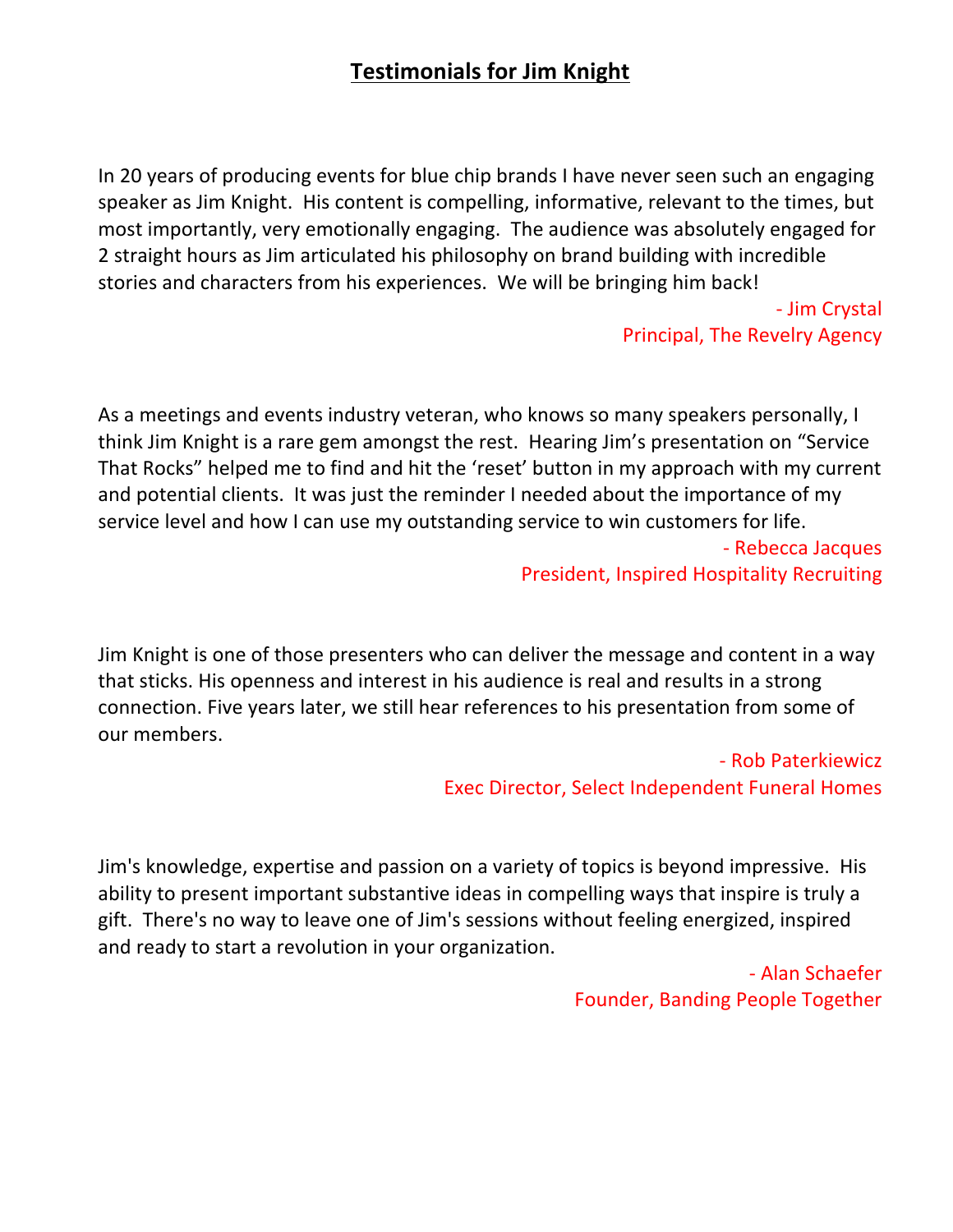Jim Knight is the original rock star presenter! He brings an energy and vibe to his presentations unlike anything you've ever seen. We've used him on multiple occasions and he hits (& exceeds) the mark every time. I'm a huge Jim Knight fan!

> - John Isbell Past President, Council of Hotel & Restaurant Trainers

Jim Knight is one of the best speakers and storytellers I know. He speaks with a one-ofa-kind entertaining, cool, irreverent style that engages any audience lucky enough to hear him on stage. His expert knowledge, captivating charm and contagious passion for building a strong culture and sustainable brand is remarkable and puts him in a league of his own. You're nuts if you don't do whatever it takes to book this guy at your next event. He's epic.

> - Amanda Hite Founder & CEO, Be The Change Revolution

The Tennessee Chapter of MPI has had the wonderful opportunity to have Jim Knight as a keynote speaker 4 times in the last year. Our satisfaction scores were phenomenal for each event. We are excited to say that the "Let MPI Rock Your World Road Trip" which Jim was the keynote speaker, won a coveted MPI International RISE Award.

> - Melanie Clifford Meeting Professionals International, TN Chapter

Jim is relevant, engaging and extremely motivating. Whether you're planning a large event or a small group session, your dynamic experience with him is sure to be unforgettable . You will be equipped with the tools, passion and vision needed to followthrough on the next steps towards accomplishing what you set out to achieve.

> - Avery Block Social Engagement & Brand Champion, Taco Bell

It's not often I recommend another speaker, because mainly they're full of hot air. Jim is different. He combines the rare ingredients of passion and knowledge, with the speaking ability to stand on the stage and have an audience tuned in from the first word to the last. He'd be an asset to any event line-up.

> - Scott Stratten Owner, Un-Marketing